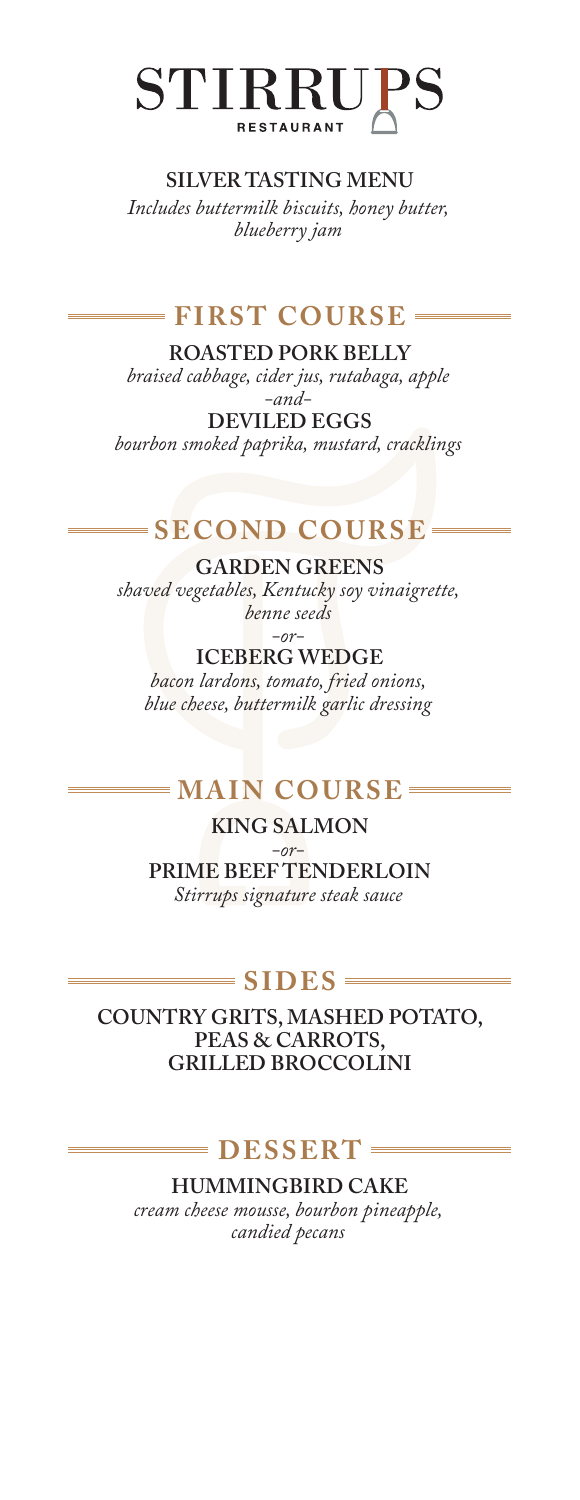

#### **GOLD TASTING MENU**

*Includes buttermilk biscuits, honey butter, blueberry jam*

### **TO SHARE**

**CHILLED OYSTERS** *pineapple ginger mignonette, hogwash &*

**PIMENTO CHEESE BOARD** *pickled vegetables, crackers*

# **FIRST COURSE**

**PORK BELLY** *braised cabbage, cider jus, rutabaga, apple*

*-or-***DEVILED EGGS** *bourbon smoked paprika, mustard, crackling*

# **SALAD COURSE**

**HEARTS OF ROMAINE** *Caesar dressing, Grana Padano, cornbread*

# **– INTERMEZZO –**

# **MAIN COURSE**

**ROASTED DIVER SCALLOPS** *succotash, bacon, Sea Island peas -or-*

**PRIME BEEF TENDERLOIN** *Stirrups signature steak sauce*

### $\equiv$  **SIDES**  $\equiv$

**COUNTRY GRITS, MASHED POTATO, PEAS & CARROTS, GRILLED BROCCOLINI**

### **DESSERT**

**HUMMINGBIRD CAKE** *cream cheese mousse, bourbon pineapple, candied pecans*